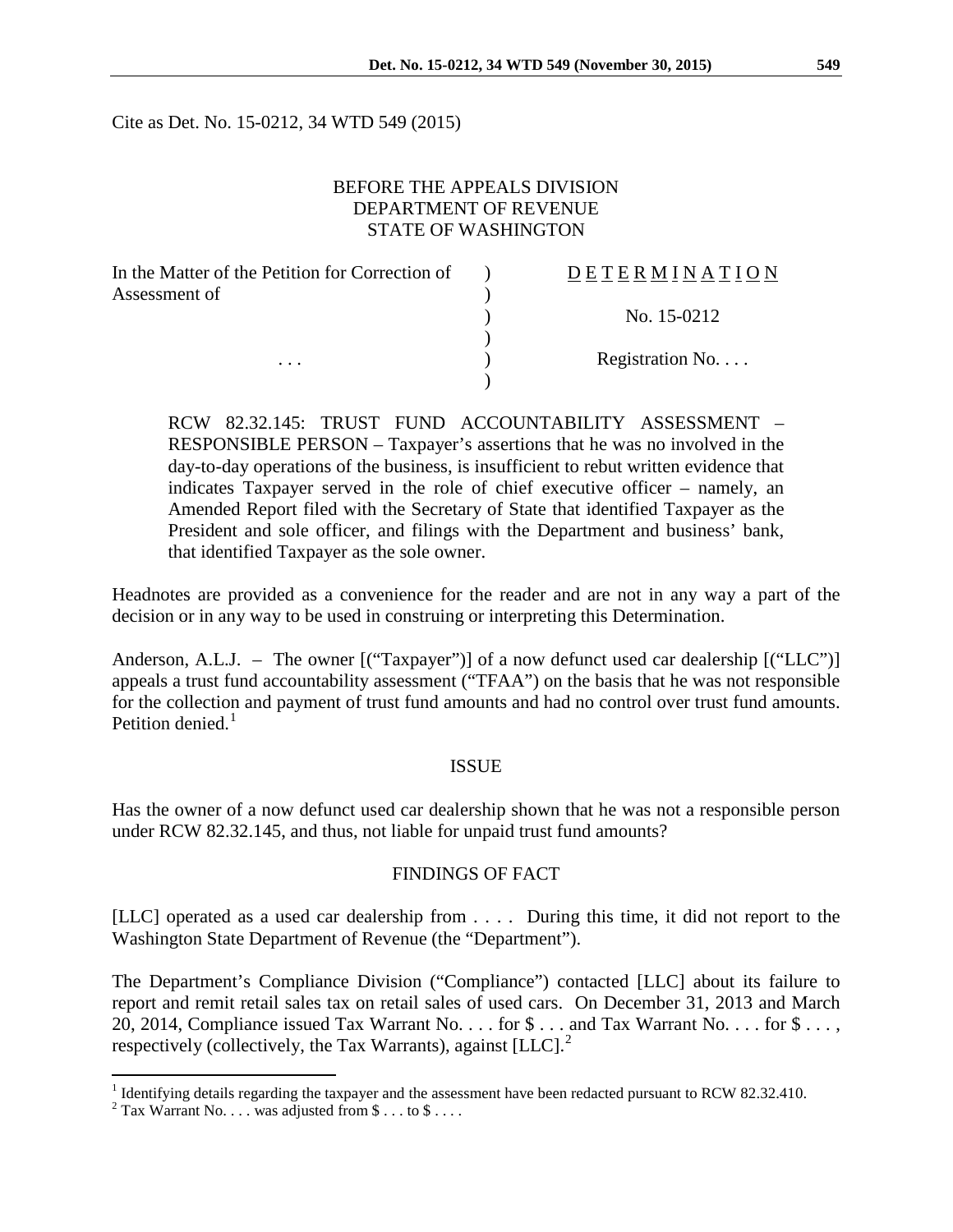After [LLC] failed to pay the Tax Warrants, Compliance determined that [Taxpayer] was a responsible individual in [LLC] and issued a TFAA against Taxpayer for the amount of collected but unremitted retail sales tax (trust fund taxes).

As relevant here, Taxpayer explains that he started [LLC] with his brother, . . . , because [his brother] could not secure a required bond and Taxpayer was able to secure such a bond. On November 14, 2012, Taxpayer filed a Certificate of Formation for [LLC] with the Washington State Secretary of State ("Secretary of State"). Also on November 14, 2012, Taxpayer filed [LLC's] Initial Report with the Secretary of State; the Initial Report identified Taxpayer as Registered Agent and [Taxpayer's brother] as Member/Manager, of [LLC].

On January 16, 2013, Taxpayer opened a bank account with [Bank]. The signature card lists the account owner as follows: . . . . On April 15, 2013, Taxpayer wrote and signed the following statement on [Bank] Letterhead: "I [Taxpayer] am the only owner of [LLC]." On May 1, 2013, Taxpayer added [his brother] as a signor to the bank account; the amended signature card lists the account owner as follows: . . . . As relevant here, the address listed on the signature cards is Taxpayer's residence.

On June 18, 2013, Taxpayer submitted a Business License Application to the Department; it listed Taxpayer as the sole owner of [LLC].

On June 19, 2013, Taxpayer submitted an Amended Report to the Secretary of State; it listed Taxpayer as President of [LLC] and no other officers or members or managers were listed.

[LLC] began selling cars in . . . and closed in . . . . [Taxpayer's brother] completed the June, July, August, September, and October 201[3](#page-1-0) returns filed with the Department.<sup>3</sup> [LLC's] tax returns were submitted with balances owing. The Department began contacting [LLC], Taxpayer, and [Taxpayer's brother] to make payment arrangements for the outstanding balances on November 13, 2013.

On March 3, 2014, a Certificate of Administrative Dissolution was filed with the Secretary of State for [LLC].

On May 12, 2014, the Department revoked [LLC's] Certificate of Registration.

On August 18, 2014, the Department issued a TFAA against Taxpayer for \$ . . . – the amount of retail sales tax that [LLC] had collected but not remitted to the Department. Taxpayer paid the TFAA on September 16, 2014 and appeals the assessment on the basis that he was not a responsible individual. Taxpayer states that he was not involved with the day to day management of [LLC] – he wrote no checks and collected no funds and had no control over collected retail sales tax. Taxpayer states that he merely used his credit to assist his brother in starting a business that required a substantial bond in order to get a license and was not even a member of the LLC. Taxpayer states that [his brother] was the sole member and manager, and, as such, handled the money and banking and filed tax returns. As relevant here, there is no

<span id="page-1-0"></span><sup>&</sup>lt;sup>3</sup> The June 2013 and July 2013 returns were filed on May 7, 2014; the August 2013 return was filed on September 24, 2013; and the September 2013 and October 2013 returns were filed on May 5, 2014.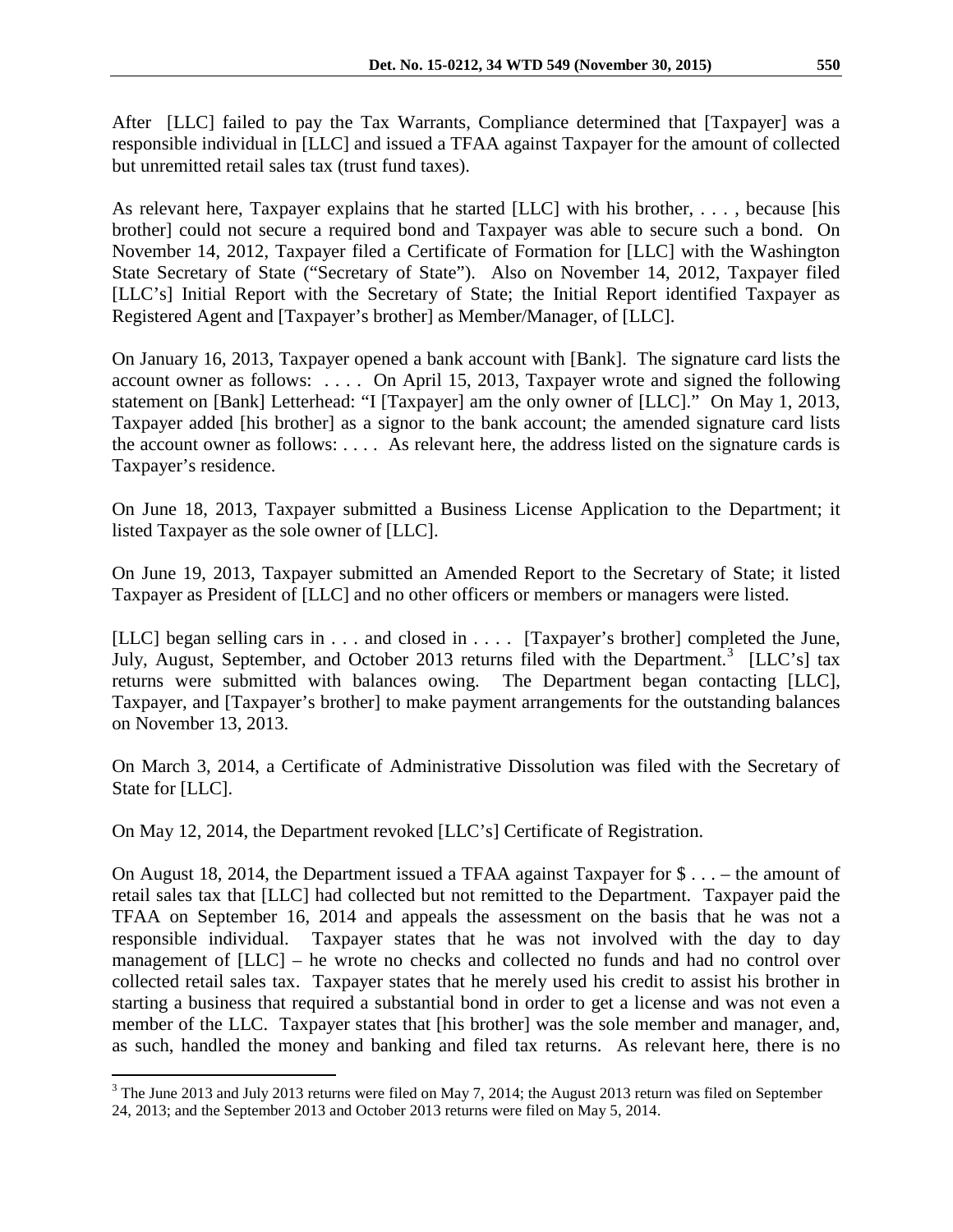written operating agreement for [LLC] – any division of governance responsibilities was handled verbally.

#### ANALYSIS

Retail sales tax is paid by the buyer to the seller and held in trust, by the seller, until paid to the Department. RCW 82.08.050. RCW 82.32.145 authorizes the Department, under certain circumstances, to attempt to collect unpaid trust fund taxes by issuing a TFAA. RCW 82.32.145 states as follows:

(1) Whenever the department has issued a warrant under RCW 82.32.210 for the collection of unpaid trust fund taxes from a limited liability business entity and that business entity has been terminated, dissolved, or abandoned, or is insolvent, the department may pursue collection of the entity's unpaid trust fund taxes, including penalties and interest on those taxes, against any or all of the responsible individuals. For purposes of this subsection, "insolvent" means the condition that results when the sum of the entity's debts exceeds the fair market value of its assets. The department may presume that an entity is insolvent if the entity refuses to disclose to the department the nature of its assets and liabilities.

(Emphasis added.) "Responsible individual" is statutorily defined and " . . . includes any current or former officer, manager, member, partner, or trustee of a limited liability business entity with an unpaid tax warrant issued by the department." RCW  $82.32.145(9)(g)(i)$ . In the Amended Report, filed with the Secretary of State on June 19, 2013, Taxpayer was identified as [LLC's] sole officer – President. Thus, under RCW 82.32.145(9)(g)(i), Taxpayer is a "responsible individual."

To the extent a "responsible individual" was also a current or former chief executive or chief financial officer – of the limited liability business entity – a strict liability standard applies, and that person is liable regardless of whether the individual was or should have been aware of the liability. RCW 82.32.145(3)(a). "Chief executive" means, "The president of a corporation; or for other entities or organizations other than corporations or if a corporation does not have a president as one of its officers, the highest ranking executive manager or administrator in charge of the management of the company or organization." WAC 458-20-217(8)(b)(iii). If a "responsible individual" was not a current or former chief executive or chief financial officer, in order for that person to be responsible for the unpaid trust fund taxes, the individual must have willfully failed to pay or cause to be paid to the Department, the trust fund taxes. RCW 82.32.145(3)(b).

Here, Taxpayer asserts that he really did not serve in the role of President because he was not involved in day-to-day operations and [Taxpayer's brother] served as the manager. The weight of the evidence points otherwise. While [Taxpayer's brother] was initially listed as the manager of [LLC] in its Initial Report filed with the Secretary of State, an Amended Report filed prior to [LLC's] commencement of business activities identifies Taxpayer as President and the sole officer. This Amended Report indicates that Taxpayer was serving in the role of chief executive officer for [LLC]. There is no evidence – other than Taxpayer's assertion – that shows